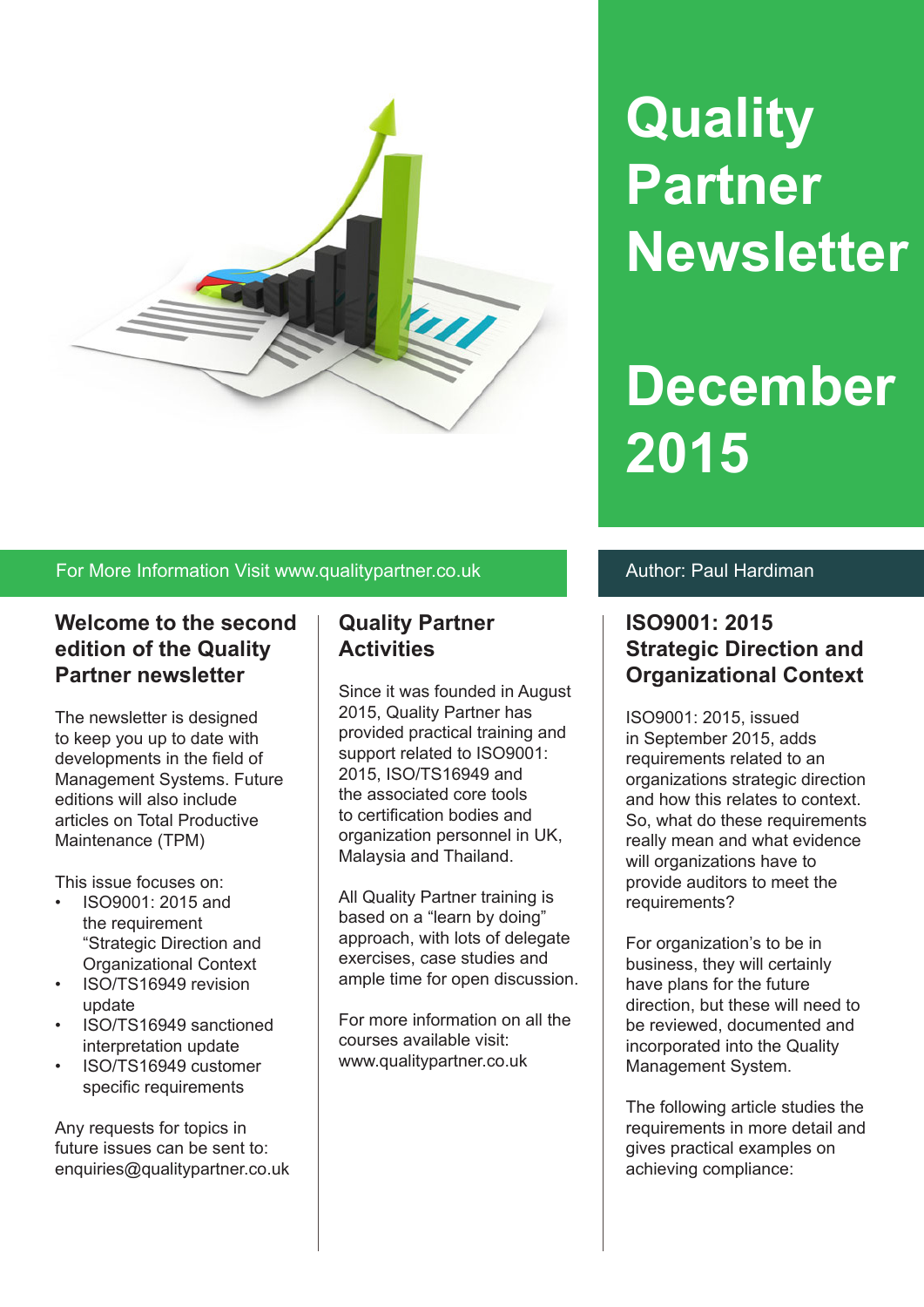# **ISO9001: 2015: Strategic Direction and Organizational Context**

ISO9001: 2015 adds some interesting new requirements to challenge the Top Management in an organization.

Clause 4.1 states:

"The organization shall determine external and internal issues that are relevant to its purpose and its strategic direction and that affect its ability to achieve the intended result(s) of its quality management system.

The organization shall monitor and review information about these external and internal issues" The notes (for guidance only) encourage an organization to consider external and internal factors in understanding context.

#### **External factors may include:**

- **Legal:** Are there any legal or regulatory requirements to consider?
- **Technological:** What is the current technology and is it changing? (e.g. Move to electric cars, nonmetallic materials etc.)
- **Competitive:** Increasing competition?
- **Market:** Current market, future markets?
- **Cultural: People migration, diversity?**
- **• Social**: Higher retirement age, changing working hours?
- **Economic environments:** Whether international, national, regional or local
- **Political situation:** Changing government, growth or recession?

#### **Internal factors may include:**

- **Values:** What are the company values?
- **Culture:** What is the company culture?
- **Knowledge:** What is the level of knowledge required in the organization, any knowledge gaps through changing technology etc.?
- **Performance of the organization**: Is the company in a state of growth or markets declining, how has performance been against key performance indicators etc.?

Once these factors are understood the strategic direction must be established/reviewed. ISO9001: 2015 does not mandate any specific method of doing this, but could include using any combination of techniques which may include SWOT analysis, brainstorming, benchmarking or use of an existing business planning process.

An example of a SWOT analysis is shown below. This could be used as evidence in an audit, as it would relate to both external and internal context.

The output of the SWOT analysis could be used to develop/change the strategic direction of the organization. Again ISO9001: 2015 is not specific on the format this should take, but typically could be a business plan linked to the vision/mission of the organization.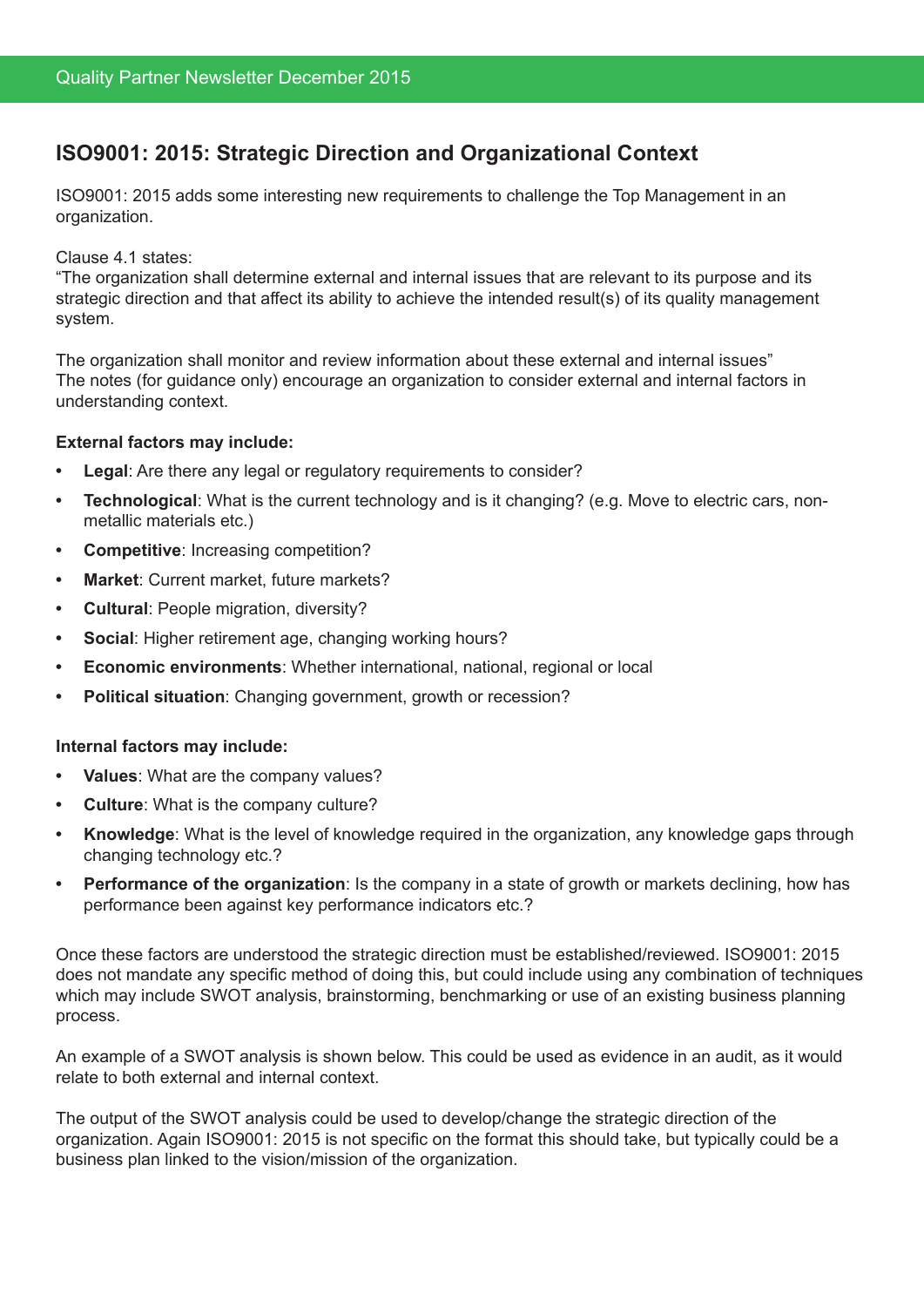|               | <b>Strengths</b><br>Strong financial position, no debt<br>Committed workforce with average of<br>18 years service<br>Improved communication with customer<br>by opening regional office<br>Committed investors | Weaknesses<br>Old presses, reoccurring breakdowns causing customer<br>disruptions<br>Lack of investment in infrastructure, building in poor<br>condition<br>Pressings limited to maximum 100 tonne machines<br>٠<br>Limited experience with materials other than mild steel<br>٠<br>Very dependant on one customer |
|---------------|----------------------------------------------------------------------------------------------------------------------------------------------------------------------------------------------------------------|--------------------------------------------------------------------------------------------------------------------------------------------------------------------------------------------------------------------------------------------------------------------------------------------------------------------|
|               |                                                                                                                                                                                                                | Very dependant on one raw material supplier in Mexico<br>Lack of a defined process for succession planning                                                                                                                                                                                                         |
| Opportunities |                                                                                                                                                                                                                | Threats                                                                                                                                                                                                                                                                                                            |
|               | Opportunity to grow global customer                                                                                                                                                                            | Staff turnover high, recruitment difficult                                                                                                                                                                                                                                                                         |
|               | base.                                                                                                                                                                                                          | Deteriorating relationship with union<br>٠                                                                                                                                                                                                                                                                         |
|               | Customer opening a manufacturing<br>facility in China in 2017                                                                                                                                                  | Government restrictions on import of raw materials from<br>٠<br>Mexico                                                                                                                                                                                                                                             |
|               | Opportunity to make acquisitions from                                                                                                                                                                          | Slowdown in growth in White Goods market in USA<br>٠<br>٠                                                                                                                                                                                                                                                          |
|               | other struggling pressing companies<br>Opportunity to grow automotive<br>business with GM due to good<br>reputation from press tooling                                                                         | Customers potentially moving to non-metallic panels<br>Deteriorating security situation in Mexico threatens supply<br>٠<br>of raw materials<br>Strength of US dollar<br>٠<br>Hurricane frequency increasing<br>٠                                                                                                   |

Once the strategic direction is established, Top Management shall (clause 5.1.1):

"b) Ensure that the **quality policy** and **quality objectives** are established for the quality management system and are compatible with the **context and strategic direction of the organization**.

When establishing/reviewing the **quality policy** Top Management shall ensure itis appropriate to the purpose and context of the organization and supports its strategic direction;"

Many ISO9001 organizations make bold statements in their current Quality Policies, such as "delight customer", "world class", "motivate employees" etc., now auditors will check that these link to the strategic direction and context of the organization.

Once the policy is established, ISO9001: 2015, clause 6.2.1 requires:

"The organization shall establish **quality objectives** at relevant functions, levels and processes needed for the quality management system. The **quality objectives** shall:

a) be consistent with the **quality policy**;"

Once the objectives are established and deployed, Top Management then have to undertake management reviews of the Quality Management System at planned intervals to ensure its continued suitability, adequacy and effectiveness **and** its alignment with the strategic direction of the organization.

The management review needs to consider changes in internal or external factors that may result in changes in the strategic direction, it should be an ongoing, dynamic process.

In summary, organizations need to apply the PDCA approach as shown below. While ISO/TS16949 certified organizations will already be familiar with this approach and the audit focus on the effectiveness of the Top Management processes, for many ISO9001: 2008 certified organizations it will be a significant change. While many of the things mentioned above will be already be addressed within an organization, often this is not within the framework of the Quality Management System.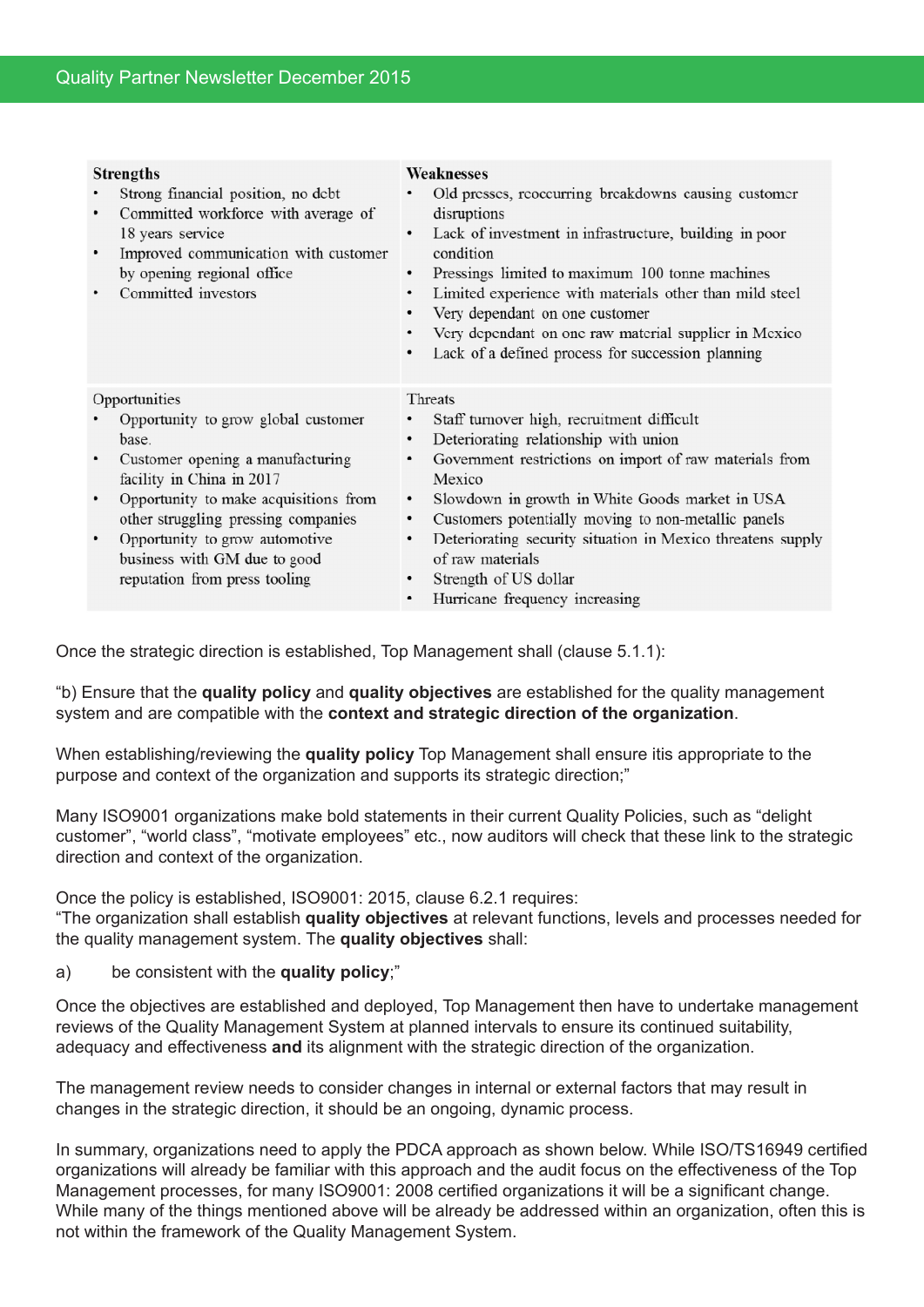It will also be a significant challenge for auditors, both internally within the organization and third party certification bodies, to develop the competency to audit the Top Management processes for effective implementation.



Below are some questions that could be asked in verifying compliance with the above requirements:

- Is the organization's strategic direction defined and aligned with external and internal factors?
- Is the Quality Policy aligned with the Strategic Direction?
- Does the Quality Policy provide the framework for the setting of Quality Objectives?
- Are the Quality Objectives measurable and take into account customer and interested party requirements?
- Are the Quality Objectives effectively deployed to all functions and levels in the organization?
- How is performance against the Quality Objectives monitored?
- Are effective actions taken when the Quality Objectives are not met?
- How is performance monitored as part of the Management Review process?
- How is the strategic direction reviewed/updates when there are changes in internal/external factors?

For help in understanding the ISO9001: 2015 requirements, or training Top Management teams and Internal Auditors contact Quality Partner at enquiries@qualitypartner.co.uk or by phone at +44(0)7341 845 930

## **ISO/TS16949 Update**

The revision process for ISO/TS16949 is underway!

The revised ISO/TS16949 specification will be formatted using the requirements of ISO9001: 2015 as the base requirements with additional harmonized automotive requirements. It is anticipated that the revised specification will be issued in September 2016 and it is likely organizations will be given 2 years to make the transition to the revised version.

To keep interested parties up to date with the proposed changes IATF have added a "subscribe to our mailing list" feature where subscribers will be kept up to date with progress of the revision. To subscribe to updates visit www.iatfglobaloversight.org